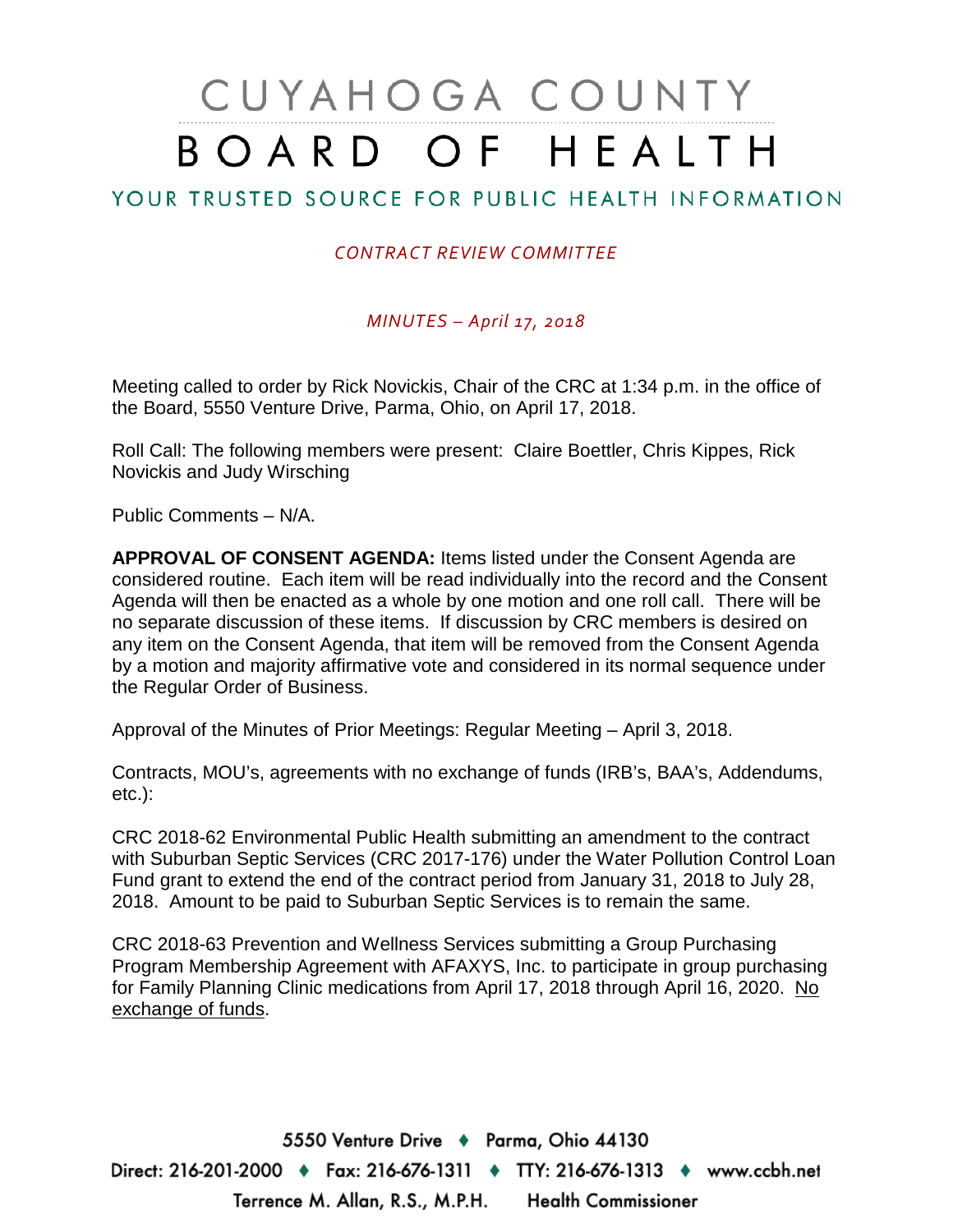It was moved by Claire Boettler, seconded by Chris Kippes, that the consent agenda, including the minutes of the April 3, 2018 Regular CRC meeting be approved.

The Secretary called the roll:

Ayes: Claire Boettler, Chris Kippes, Rick Novickis and Judy Wirsching

#### **CONTRACTS AND AWARDS:**

Tabled Items

None

New Items For Review

Bid/Quote Openings ≥ \$25,000.00

None

Bid/Quote Openings < \$25,000.00

RFQ 2018-03 bids presented by: Judy Wirsching

It was moved by Claire Boettler, seconded by Rick Novickis that the following quote (CRC 2018-64) for the purchase and maintenance of Multi-Functional Products (MFPs) be accepted as the lowest and best, and that a contract be awarded to Blue Technologies in the amount of \$12,848.00 for the purchase of two MFPs. Maintenance costs will be charged at a rate of \$.0067 per B&W copy and \$.036 per Color copy (ref. enclosed).

The Secretary called the roll:

Ayes: Claire Boettler, Chris Kippes, Rick Novickis and Judy Wirsching

Expenditures: Contracts up to \$25,000.00

It was moved by Claire Boettler, seconded by Chris Kippes that the agreement (CRC 2018-65) with Cuyahoga Community College (Tri-C) for facility use on May 2, 2018 in the amount of \$403.75 be approved.

Presented by: Nichelle Shaw

Purpose: To provide space for the HIP-Cuyahoga Strategic Planning Session on May 2, 2018.

5550 Venture Drive + Parma, Ohio 44130 Direct: 216-201-2000 ♦ Fax: 216-676-1311 ♦ TTY: 216-676-1313 ♦ www.ccbh.net Terrence M. Allan, R.S., M.P.H. **Health Commissioner**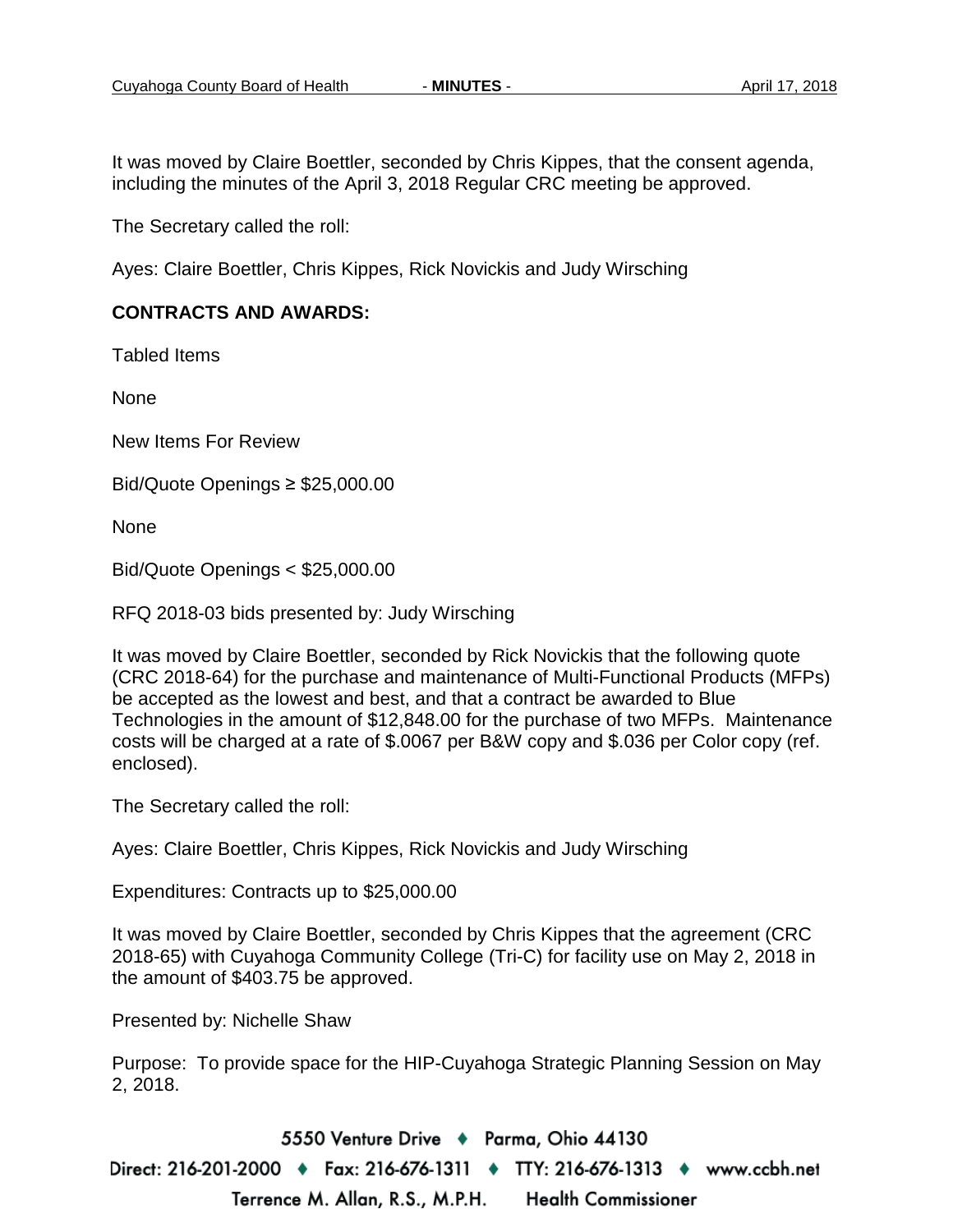Funding Source: 100% reimbursable through the RWJ HIP-Cuyahoga grant

The Secretary called the roll:

Ayes: Claire Boettler, Chris Kippes, Rick Novickis and Judy Wirsching

Revenue Generating Agreements up to \$25,000.00

It was moved by Judy Wirsching, seconded by Rick Novickis that the contract (CRC 2018-66) with University Hospitals Quality Care Network, Inc. to accept CCBH as a network/participating provider to deliver all covered services beginning on or about April 17, 2018 be approved. Amount to be received shall be consistent with approved University Hospitals Quality Care Network, Inc. reimbursement rates.

Presented by: Judy Wirsching

Purpose: To establish CCBH as an in-network provider with University Hospitals Quality Care Network, Inc.

The Secretary called the roll:

Ayes: Claire Boettler, Chris Kippes, Rick Novickis and Judy Wirsching

Contract Rescissions

None

Other Business

Public Comment – N/A.

Thereupon, it was moved by Chris Kippes, seconded by Rick Novickis, that the following Motion be adopted:

BE IT RESOLVED that the meeting be adjourned at 2:05 p.m.

The Secretary called the roll:

Ayes: Claire Boettler, Chris Kippes, Rick Novickis and Judy Wirsching

**Committee Chair** Clerk 5550 Venture Drive + Parma, Ohio 44130 Direct: 216-201-2000 ♦ Fax: 216-676-1311 ♦ TTY: 216-676-1313 ♦ www.ccbh.net Terrence M. Allan, R.S., M.P.H. Health Commissioner

\_\_\_\_\_\_\_\_\_\_\_\_\_\_\_\_\_\_\_\_\_\_ \_\_\_\_\_\_\_\_\_\_\_\_\_\_\_\_\_\_\_\_\_